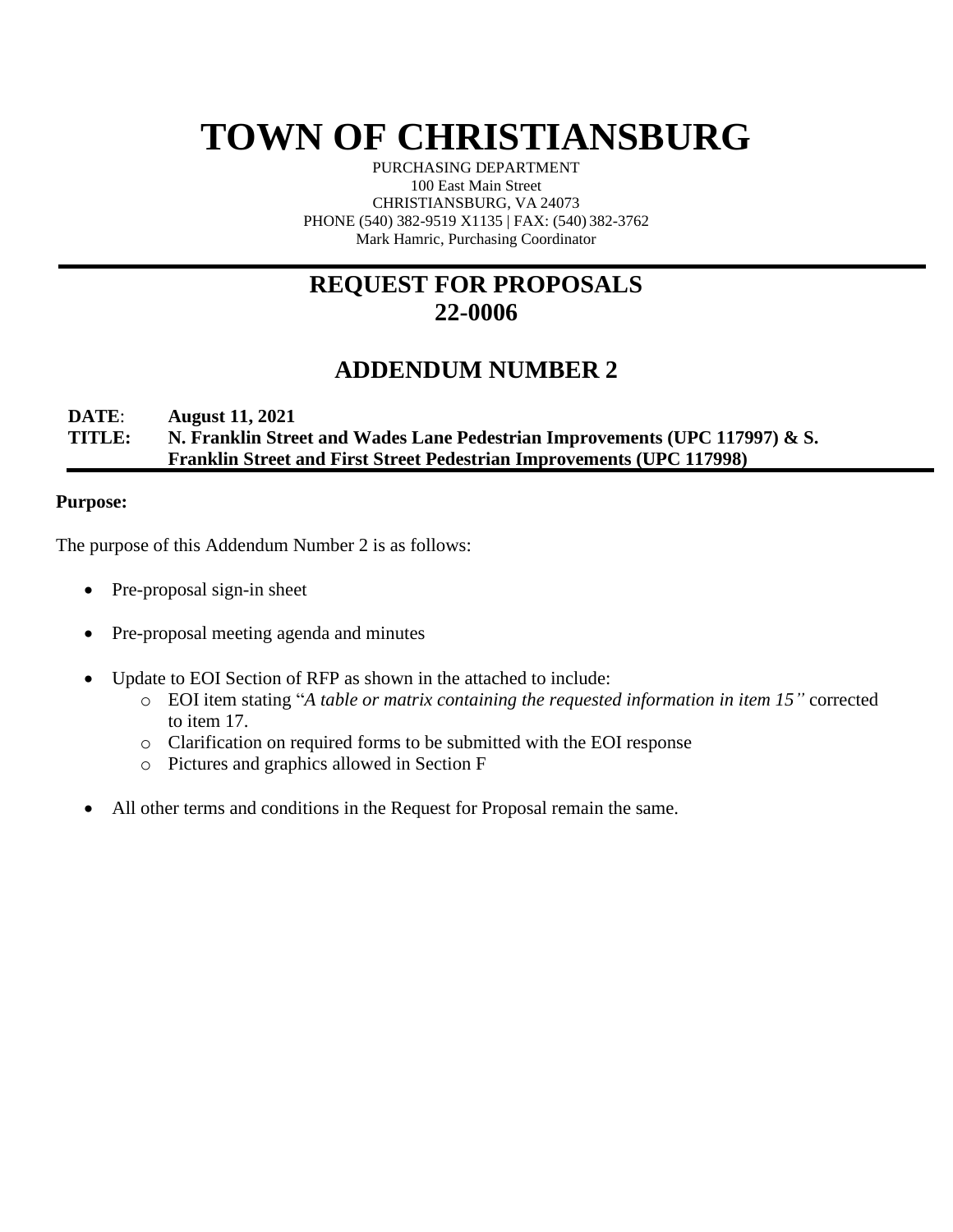### **TOWN OF CHRISTIANSBURG N. Franklin St./Wades Lane and S. Franklin St./1st St Pedestrian Improvements PRE-PROPOSAL MEETING AGENDA**

### **UPC 117997 & UPC 117998 August 10, 2021 – 3:00 PM**

| <b>Name</b>           | <b>Representing</b>                   | Telephone #            | E-mail                            |  |
|-----------------------|---------------------------------------|------------------------|-----------------------------------|--|
| Mike Kelley           | Town of Christiansburg                | $(540)$ 382-6120 x1147 | mkelley@christiansburg.org        |  |
| Justin St. Clair      | Town of Christiansburg                | $(540)$ 382-6120 x1166 | jstclair@christiansburg.org       |  |
| Sam Holtzscheiter     | Town of Christiansburg                | $(540)$ 382-6120 x1121 | sholtzscheiter@christiansburg.org |  |
| Mark Hamric           | Town of Christiansburg                | $(540)$ 382-6120 x1135 | mhamric@christiansburg.org        |  |
| Joseph Hood           | Precision Systems, Inc.<br>(DBE/SWaM) | 202-686-8225           | joseph@dcpsi.com                  |  |
| <b>Danny DeLong</b>   | <b>Rinker Design Associates</b>       |                        | ddelong@rdacivil.com              |  |
| William Wentzien      | <b>Rinker Design Associates</b>       | 571-719-6463           | wwentzien@rdacivil.com            |  |
| <b>Jason Williams</b> | <b>RK&amp;K</b>                       | 540-682-7564           | jdwilliams@rkk.com                |  |
| <b>Natalie Murphy</b> | McCormick Taylor                      | 804-762-5800           | namurphy@mccormicktaylor.com      |  |
|                       |                                       |                        |                                   |  |
|                       |                                       |                        |                                   |  |
|                       |                                       |                        |                                   |  |
|                       |                                       |                        |                                   |  |
|                       |                                       |                        |                                   |  |
|                       |                                       |                        |                                   |  |
|                       |                                       |                        |                                   |  |
|                       |                                       |                        |                                   |  |
|                       |                                       |                        |                                   |  |
|                       |                                       |                        |                                   |  |
|                       |                                       |                        |                                   |  |
|                       |                                       |                        |                                   |  |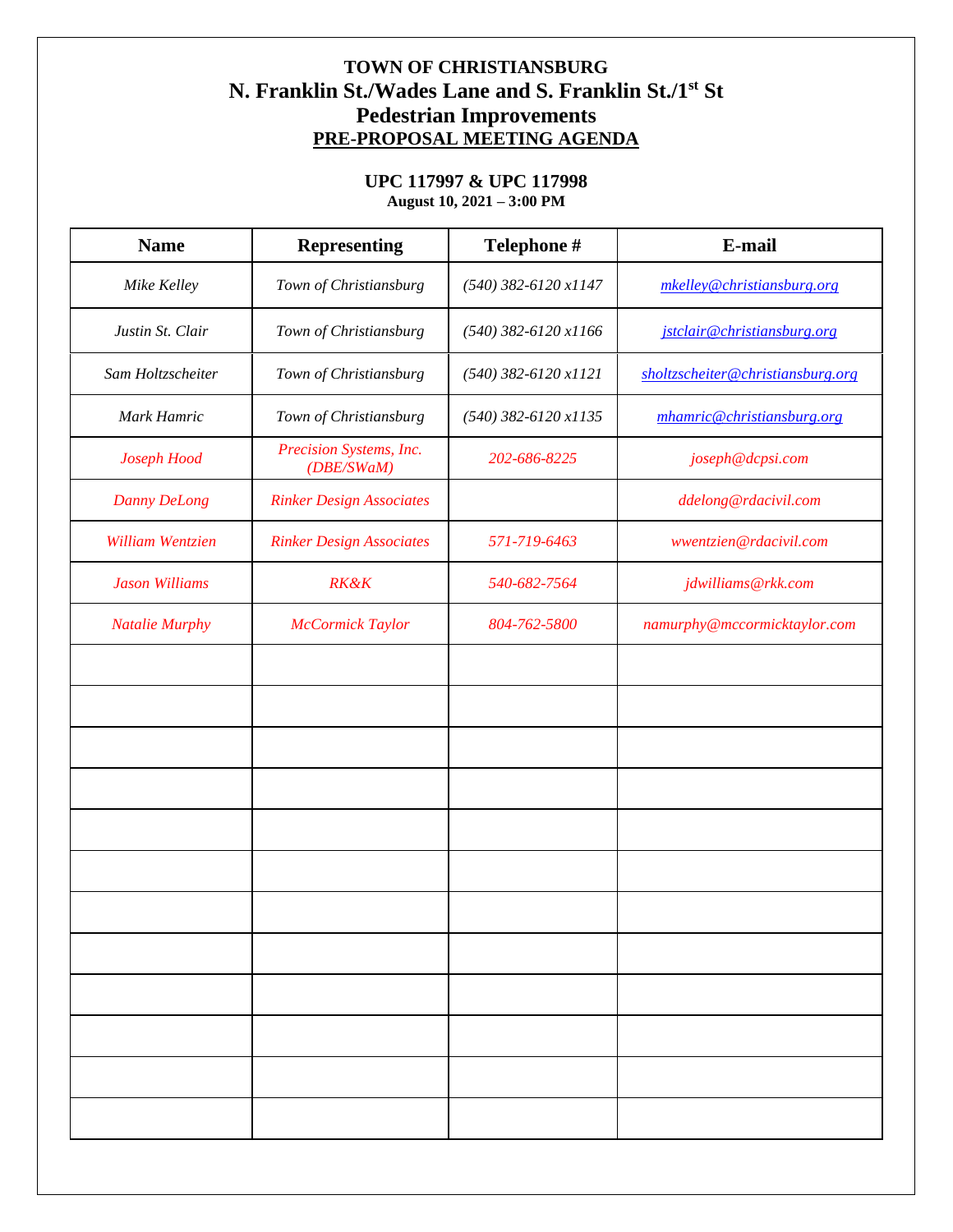# TOWN OF CHRISTIANSBURG N. Franklin St./Wades Lane and S. Franklin St./1st St **Pedestrian Improvements<br>PRE-PROPOSAL MEETING AGENDA**

### UPC 117997 & UPC 117998 August 10, 2021 - 3:00 PM

| <b>Name</b>               | <b>Representing</b>    | <b>Telephone#</b>      | E-mail                                     |
|---------------------------|------------------------|------------------------|--------------------------------------------|
| Mike Kelley               | Town of Christiansburg | $(540)$ 382-6120 x1147 | mkelley@christiansburg.org                 |
| Justin St. Clair          | Town of Christiansburg | $(540)$ 382-6120 x1166 | jstclair@christiansburg.org                |
| Sam Holtzscheiter         | Town of Christiansburg | $(540)$ 382-6120 x1121 | sholtzscheiter@christiansburg.org          |
| Mark Hamric               | Town of Christiansburg | $(540)$ 382-6120 x1135 | mhamric@christiansburg.org                 |
| DE WALLAC                 |                        | ead 330-3781           | DBE WBESCOTTUM<br>Jwallaceehbsurveying cou |
| IOM MARANDO               |                        |                        | 540 442 3750 TMARANDOCINBCM.COM            |
| Toedwin<br>10or           | Mattern & Craig        | $919 - 523 - 8632$     | Hegacown Omation and cray. com             |
|                           |                        |                        | 804-248-8032 rdelong@cdgcivil.com          |
| ereni<br>endredi          |                        |                        | 276-728-1524 JHENORICK @DRMP.CUM           |
| 20H <sub>2</sub><br>Never | $\dot{\mathcal{O}}$    |                        | 540-229-8174 JUEEL CGAYANONEEL. COM        |
| LIPPEE<br>CoT             | $var +$ Profit         | 434<br>547 4024        | Sshipper @handp.com                        |
| dmvic                     |                        | 532-1195               | mhanvico christiansburg.qva                |
|                           |                        |                        |                                            |
|                           |                        |                        |                                            |
|                           |                        |                        |                                            |
|                           |                        |                        |                                            |
|                           |                        |                        |                                            |
|                           |                        |                        |                                            |
|                           |                        |                        |                                            |
|                           |                        |                        |                                            |
|                           |                        |                        |                                            |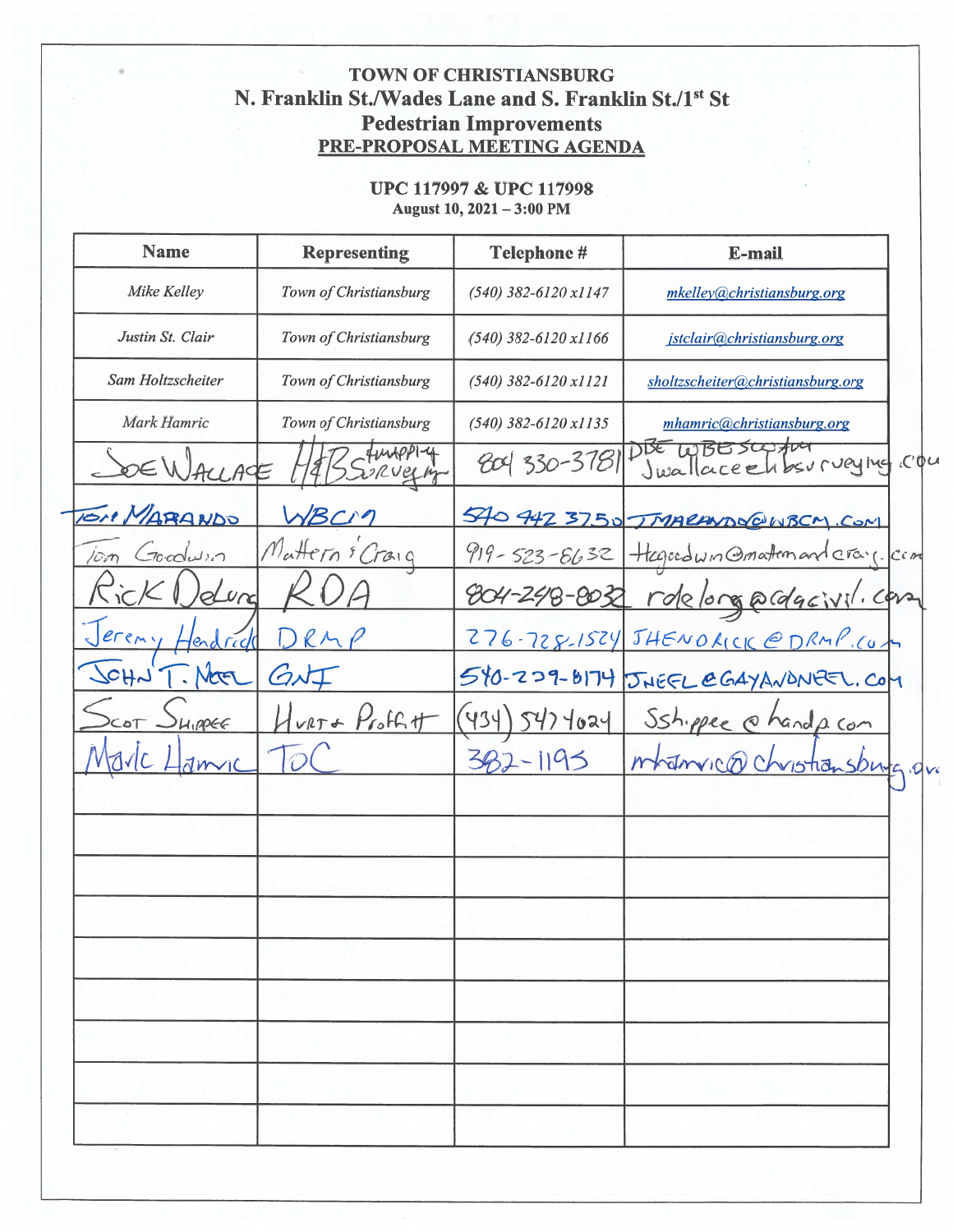## **Pre-Proposal Meeting Agenda (Minutes)**

**Project Name:** N. Franklin St./Wades Lane and S. Franklin St./1st St Pedestrian Improvements

**Date:** <u>August 10, 2021</u> Client: **Town of Christiansburg** UPC: 117997 & 117998

#### **1) SIGN-IN SHEET**

### **2) INTRODUCTIONS**

- a) Town Staff
	- Mark Hamric, Purchasing Coordinator (E: [mhamric@christiansburg.org](mailto:mhamric@christiansburg.org) P: (540)-382-6120 x1135)
	- Justin St. Clair, PE, Project Manager (E: *jstclair@christiansburg.org P: (540)-382-6120* x1166)
	- Sam Holtzscheiter, EIT, Civil Engineer I (E: [sholtzscheiter@christiansburg.org](mailto:sholtzscheiter@christiansburg.org) P: (540)-382-6120 x1121)

### **3) GENERAL**

- a) The Town of Christiansburg may award contracts to one or more qualified prime consultant firms as a result of the Request for Proposal. Only one set of interviews will be conducted for both projects.
- b) **N. Franklin Street and Wades Lane Pedestrian Improvements (UPC 117997):** The project includes pedestrian activated crosswalk signals, for the crossing of N. Franklin St., a minor arterial on the pedestrian route from a residential and school neighborhood to a dining, shopping, and recreational area.
- c) **S. Franklin Street and First Street Pedestrian Improvements (117998):** The project includes pedestrian activated crosswalk signals for the crossing of South Franklin Street at First Street. South Franklin Street is a major collector on the pedestrian route from a residential neighborhood to the downtown district.
- d) **This project is a VDOT Locally Administered Project involving federal funds. The DBE contract goal for this procurement for UPC 117997 and UPC 117998 is 12%.**
- e) Firms should highlight their success with federally funded TA projects and their ability to meet project schedules on the VDOT dashboard. Also, discuss successful projects which were constructed on-time and on-budget. Including locally administered projects.

### • **SCHEDULE**

- a) Expression of Interest Due Date and Time August 26, 2021 at 3:00 PM
- b) Interviews/Technical Presentations (minimum 3 qualified firms) NLT September 30, 2021
- c) Final Consultant Selection NLT October 7, 2021

### • **SCOPE**

- a) Project Location
- b) Project Components (refer to RFP for full scope)
	- Surveying (including preparation of right of way and/or easement plats)
	- Sidewalk Design Plans
	- Environmental Reviews & Permitting (including Permit Sketches)
	- Hydrologic and Hydraulic Analysis (including Stormwater Management)
	- Maintenance of Traffic (MOT) Plan
	- Pavement Marking, Signage and Signal Plans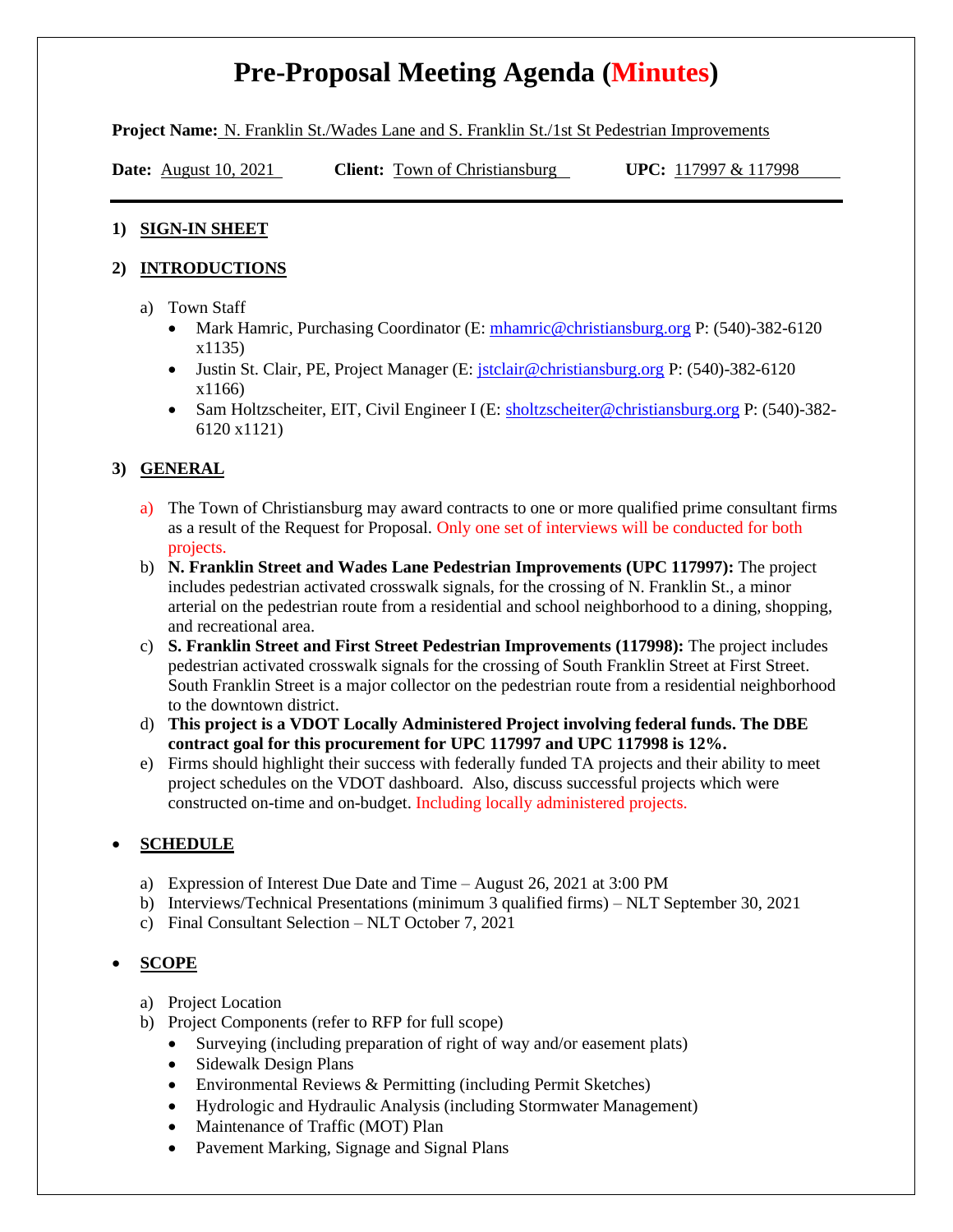- Utility Relocation and/or Adjustment Plans
- Right of Way Acquisition
- Cost Estimation
- Construction Administration Support

### • **QUESTIONS**

- a) All questions are to be submitted to [mhamric@christiansburg.org](mailto:mhamric@christiansburg.org) and/or [sholtzscheiter@christiansburg.org](mailto:sholtzscheiter@christiansburg.org) no later than 5 pm, local prevailing time, August 17, 2021.
	- What information are you looking for in the table or matrix mentioned in the EOI requirements *"A table or matrix containing the requested information in item 15" …* The information in Item 15 appears to be related to the Certification Regarding Debarment Forms.
		- o That is a mistake. The RFP should read "A table or matrix containing the requested information in item 17".
	- Can you please confirm that the following completed forms need to be included with our EOI response? Or are they to be submitted after award?
		- o *Minimum DBE & SWaM Requirements for Project Specific Consultant Contracts (Form C-111 PSC)*
		- o *Certification of Binding Agreement with Disadvantaged Business Enterprise Firms (Form C-112 PSC)*
		- o *Vendor Payment Compliance Report (Form C-63)*
			- *(i)* The C-111 PSC, C-112 PSC, and C-63 does not need to be submitted with the EOI. The C-111 PSC and the C-112 PSC will need to be submitted by the firm that is selected for negotiations prior to award for Civil Rights Review. The C-63 will be submitted quarterly by the firm awarded the contract.
	- On the Pedestrian Improvements RFP #22-0006, can you provide clarification on the details of the requirements for DBE? Page 5 of the RFP speaks to the opportunities for DBE's but also to SWaM. Will this be a DBE goal or DBE/SWaM goal?
		- o It will be a DBE goal only. The reference to SWaM is only in relation to VDOT's requirements for DBE and/or SWaM firms. We are required to have these sections in the RFP even though there is no SWaM requirement.
	- Is the entire scope on the RFP going to be required? Or only the scope items listed in the pre-proposal agenda?
		- $\circ$  The scope items in the pre-proposal agenda are a condensed version of the RFP items. All of the scope items in the RFP may be required, although some of them are not likely such as Geotechnical Borings and Analysis and Hydrologic and Hydraulic Analysis.
	- Are pictures allowed in other sections of the EOI besides Section H?
		- $\circ$  We will allow pictures in ONLY Section F and Section H as updated in the attached.
	- Regarding the Response to RFP Interest Items 2-15 Section, I noticed that there is not a #9 item. It goes from 8 to 10. Is there meant to be something there or should we just skip that item?
		- o This was an error. There is not a #9 item. Please skip this item.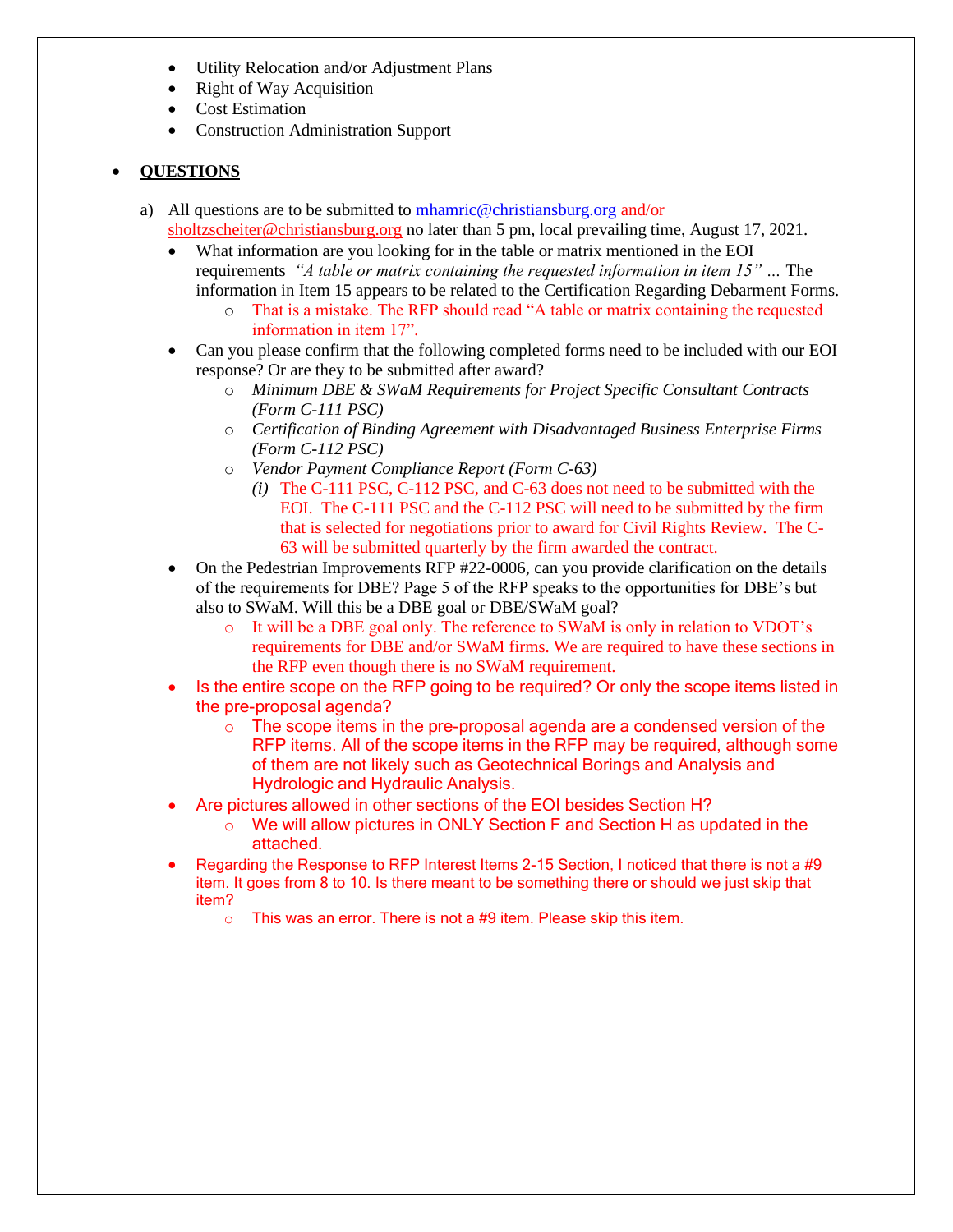### EXPRESSION OF INTEREST (EOI)

- 1. The Expression of Interest shall be organized in the following order:
	- Transmittal letter
	- Table of Contents
	- Understanding of Scope of Work
	- Response to RFP Expression of Interest Items 2-15
	- **Standard Form (SF) 330 Part I** one combined for the project team
	- **Standard Form (SF) 330 Part II** one for each firm
	- Team Organization Chart Section D Standard Form (SF) 330 Part I
	- A table or matrix containing the requested information in item  $\frac{15}{17}$
	- Full size copies of Commonwealth of Virginia SCC and DPOR supporting registration/licensing documentation for each firm (including that of each pertinent branch office)
	- Full size copies of Commonwealth of Virginia DPOR registration certificate for the Key Personnel
	- Firm Data Sheet
	- Certification Regarding Debarment form
	- DBE Commitment and Confirmation Letter (if applicable)
	- Minimum DBE & SWaM Requirements for Project Specific Consultant Contracts (Form C-111 PSC)
		- o Not required to be submitted with the EOI, but will need to be submitted by the firm that is selected for negotiations prior to award for Civil Rights Review.
	- Certification of Binding Agreement with Disadvantaged Business Enterprise Firms (Form C-112 PSC)
		- o Not required to be submitted with the EOI, but will need to be submitted by the firm that is selected for negotiations prior to award for Civil Rights Review.
	- Vendor Payment Compliance Report (Form C-63)
		- o Not required to be submitted with the EOI, but will need to be submitted quarterly by the firm awarded the contract.
	- VDOT Consultant Title VI Evaluation Form
	- Governor McAuliffe's Executive Order Number 61
- 2. Furnish current SF 330 Part II for each firm involved, and one (1) combined SF 330 Part I for the project team. Please follow the instructions included on the form, unless indicated otherwise within this RFP.
- 3. As referenced in SF 330 Part I, Section D (Organizational Chart of Proposed Team), a one page organizational chart showing all firms involved and key personnel assignments and responsibilities is required to be included.
- 4. Indicate KEY PERSONNEL ONLY resumes in SF 330 Part I, Section E (Resumes of Key Personnel Proposed for This Contract). Key personnel are defined as those to whom the contract will be assigned and who will be performing the actual management of the work and be responsible for inspection, administrative and design services. Each resume shall be limited to one page per person with a font no less than 10 point.

Furthermore, all individuals identified as Key Personnel in the EOI shall remain on the Consultant's Team for the duration of the procurement process and, if the consultant is awarded a contract, the duration of the contract. If extraordinary circumstances require a proposed change, it must be submitted in writing to the **Town of Christiansburg**'s Project Manager for approval, who, at his/her sole discretion, will determine whether to authorize a change. Unauthorized changes to the Consultant's Team at any time during the procurement process may result in elimination of the Consultant's Team from further consideration.

5. In SF 330 Part I, Section F (Example Projects Which Best Illustrate Proposed Team's Qualifications for This Contract), limit example projects to no more than ten (10). Only this Section and